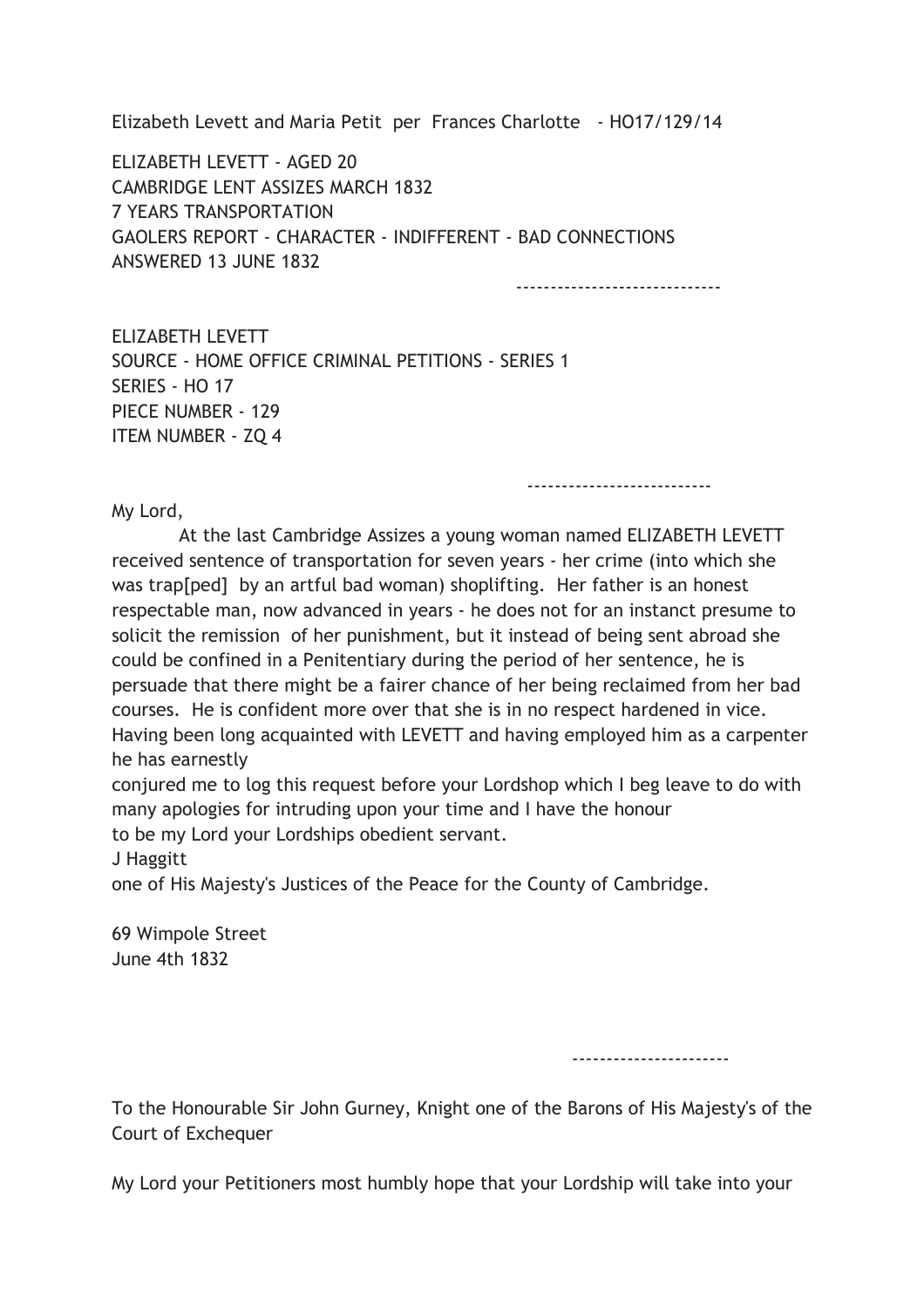merciful consideration the case of MARIA PETTETT who lays under 7 years saentence of transportation in the County Prison of Cambridge.

My Lord your humble Petitioners are given to understand that the prisoner PETTETT did not come to Cambridge in company with the prisoner WRIGHT but joined her accidently in the town on the day that the cloak was stolen from Mr Elliston's shop the prisoner PETTETT seldom came to Cambridge and not been for 8 weeks previous to this unfortuate affair.

My Lord your humble Petitioners sincerely hope that your Lordship will with merciful clemency consider to mitigate the sentence to imprisonment of MARIA PETTETT. She being of such tender years only 16 and half and had not been accused of dishonesty before.

My Lord your humble Petitioners dutifully represent their oppinions to your Lordship which you expressed to the Jury while considering of their verdict as to the difference between WRIGHTS and PETTETS case.

My Lord your petitioners being informed of your Lordships undertiating Rule of Justice combined with mercy , causes us to hope you will listen to this humble

[ ] petition nd with our hearts we ardently pray

William [Ellis ] Prosecutor

Thomas Campain - Freeholder (his mark) John Bendol - Freeholder - (his mark) William Holman - Freeholder Joseph Creek - Freeholder Jospeh Hurry (his mark)

-----------------------------

Dear Sir,

 Further inquiries concerning that justice will be done in the case of the girls LEVETT and PETTETT convicts sentence at the last assizes, if that sentence commuted to confinment in the Penitentiary. Enclosed a rough recommendation that has been given to me with the prosecutors signatures and Mr Payne the Gaoler who covers this so you can afford that it is genuine

I am very truly yours John Smith Cambridge 26 July 1832

----------------------------

ELIZABETH LEVETT aged 20